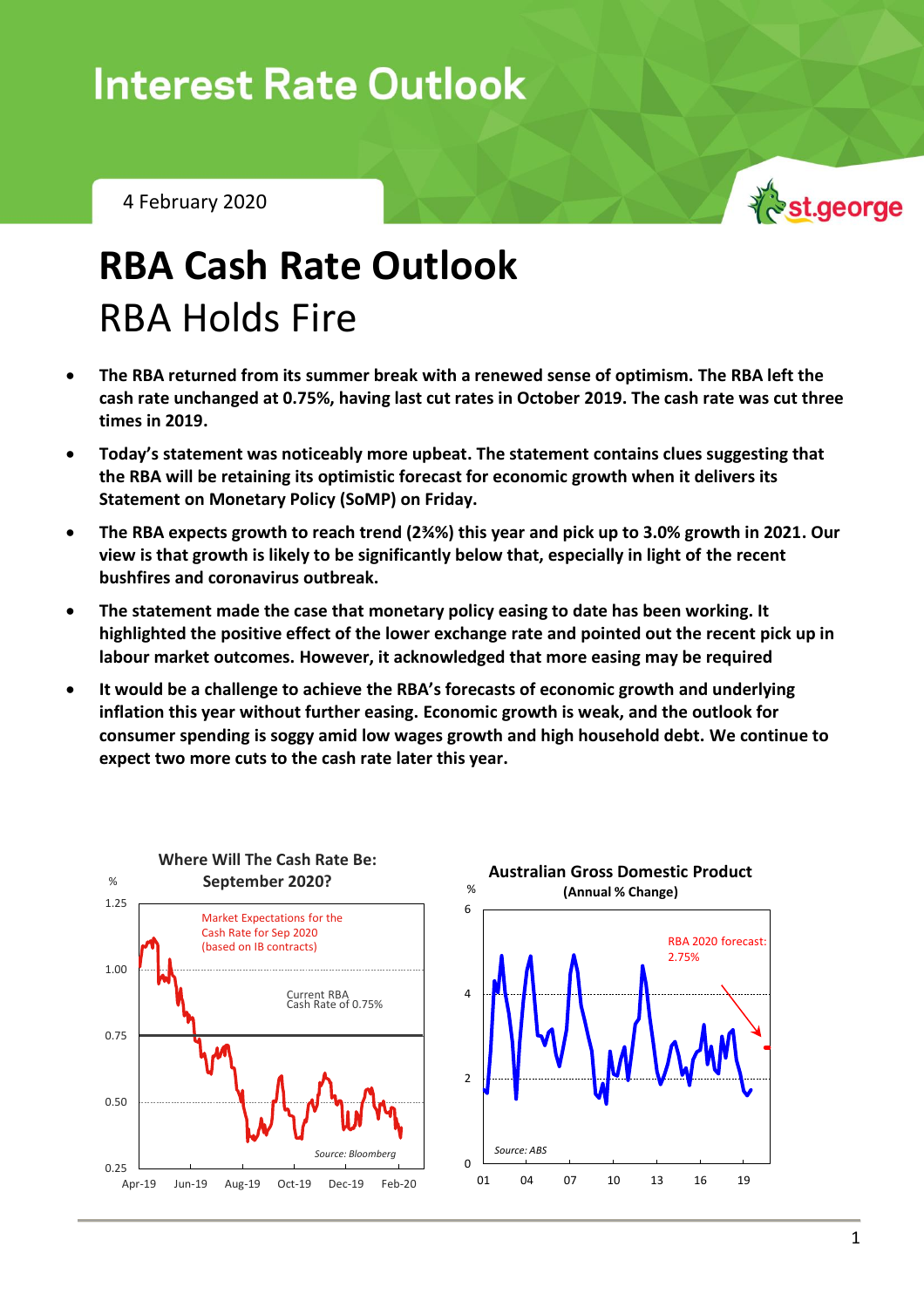The Reserve Bank (RBA) decided to keep rates on hold today. Economic data domestically since the start of 2020 has been more positive. The RBA left the cash rate unchanged at 0.75%, having last cut rates in October. The cash rate was cut three times in 2019.

Previous statements have characterised the Australian economy as being at a gentle turning point. Today's statement was much more confident. The statement contains clues suggesting that the RBA will be upgrading its forecast for economic growth when it delivers its Statement on Monetary Policy (SoMP) on Friday. The RBA expects growth to reach trend (2¾%) this year and pick up to 3.0% growth in 2021. Our view is that growth is likely to be significantly below that, especially in light of the recent bushfires and coronavirus outbreak. We expect further easing will be required this year in order to support the RBA's objectives.

It appears that the RBA's upward revision to its growth forecast for 2020 is a result of an earlier recovery in residential construction investment than previously anticipated. Construction investment has been subdued since the housing market downturn that began in 2017, although building approvals appear to have turned a corner recently. House prices continue to recover strongly, and the increases have spread from Melbourne and Sydney to other capital cities.

Other factors that the RBA notes as supporting the economy are the low level of interest rates, the 2019-20 low-to-middle-income tax offset, house price growth, ongoing spending on infrastructure and a pickup in the mining sector.

The statement was noticeably more upbeat on the global economy, highlighting that "signs that the slowdown in global growth that started in 2018 is coming to an end." The statement made mention of the recent bushfires and coronavirus as contributing to uncertainty, however, it assessed that it was too early to determine the scale of the impact.

Despite the upbeat tone in today's statement, not all signs are pointing to lift-off for the domestic economy. The most recent GDP report for the September quarter showed annual growth at just 1.7%, a meagre 0.1 percentage point increase from 1.6% in the June quarter. Persistently low wages growth and high household debt have had a particularly dampening impact on household consumption. The RBA noted that wages growth is "subdued and is expected to remain at around its current rate for some time yet." The unemployment rate fell to 5.1% in December, but it remains above the level estimated at full employment of 4.5%.

Matching the more upbeat tone on growth, the statement realigned the RBA's assessment of the path of inflation. After previously forecasting inflation of "just below 2%" in 2020, the RBA said that "the central scenario is for CPI inflation to be around 2 per cent in the near term, and fluctuate around that rate over the next couple of years."

Finally, the RBA made the case that monetary policy easing to date has been working. It highlighted the positive effect of the lower exchange rate and pointed out the recent pick up in labour market outcomes. However, it acknowledged that more easing may be required, stating that "will continue to monitor developments carefully" and "remains prepared to ease monetary policy further if needed to support sustainable growth in the economy, full employment and the achievement of the inflation target over time."

Given the downside risks to the economy, and the lack of momentum in growth, we expect further easing will be required. We expect two more cuts will be required for the RBA's objectives to be achieved. The timing of these cuts is expected to be in April and August.